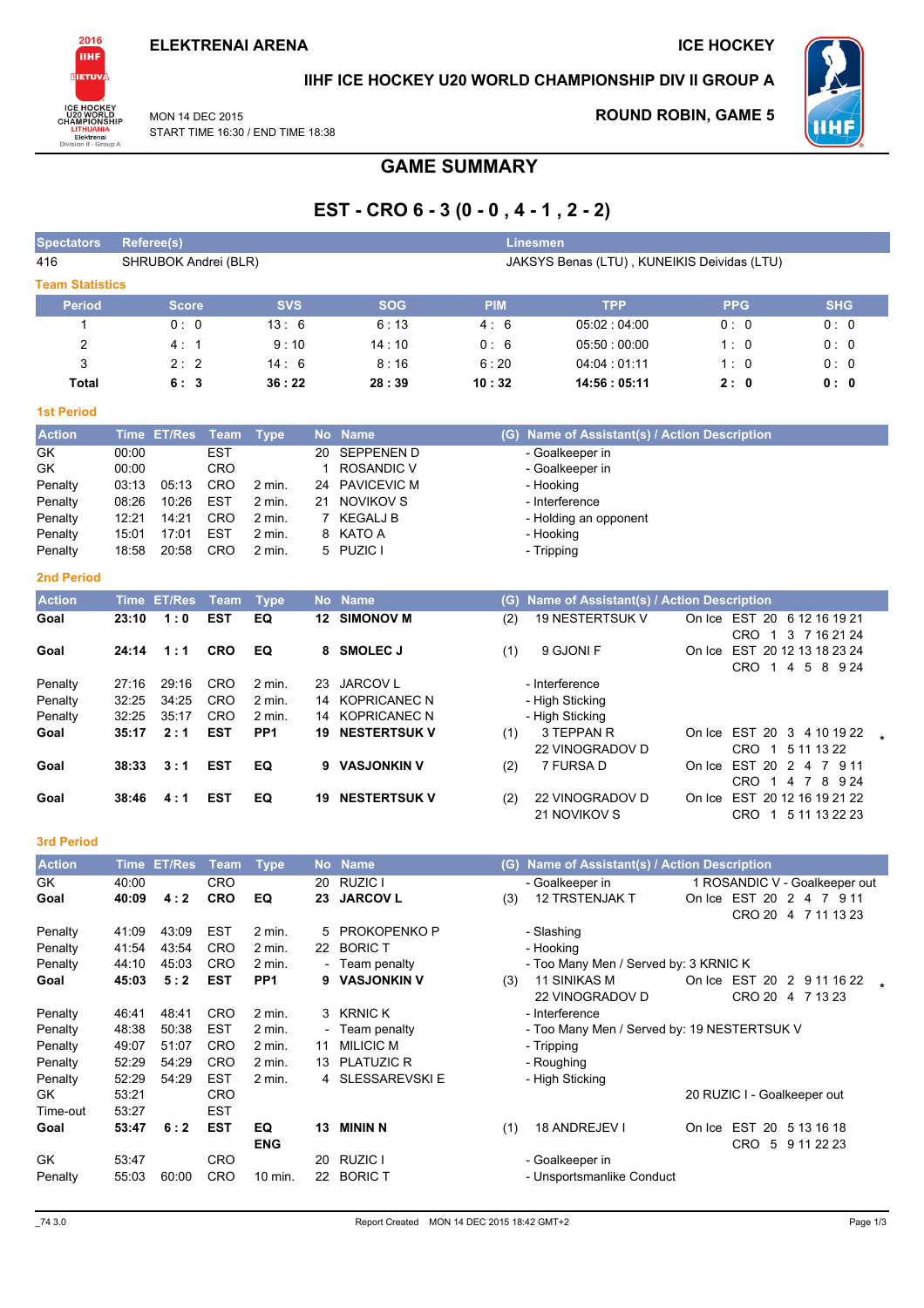### **ELEKTRENAI ARENA**

**ICE HOCKEY** 



2016

# IIHF ICE HOCKEY U20 WORLD CHAMPIONSHIP DIV II GROUP A

MON 14 DEC 2015 START TIME 16:30 / END TIME 18:38

### **ROUND ROBIN, GAME 5**



| <b>Action</b> | Time ET/Res Team Type |     |      | No Name       | (G) Name of Assistant(s) / Action Description    |
|---------------|-----------------------|-----|------|---------------|--------------------------------------------------|
| Goal          | 58:23 6:3 CRO         |     | - EQ | 13 PLATUZIC R | On Ice EST 20 2 7 9 11 16<br>16 STANCIC T<br>(1) |
|               |                       |     |      |               | CRO 20 3 7 13 16 21                              |
| GK            | 60:00                 | EST |      |               | 20 SEPPENEN D - Goalkeeper out                   |
| GK            | 60:00                 | CRO |      |               | 20 RUZIC I - Goalkeeper out                      |

#### **Goalkeeper Records**

#### Team: EST - Estonia

Team: CRO - Croatia

| No Name            | <b>SOG</b> | SVS. | <b>MIP</b> | No Name          | <b>SOG</b> | <b>SVS</b> | <b>MIP</b> |
|--------------------|------------|------|------------|------------------|------------|------------|------------|
| 20 SEPPENEN Daniil | 39         | 36   | 60:00      | 1 ROSANDIC Vilim | 20         | 16         | 40:00      |
| 25 SIZOV Anatoli   |            |      |            | 20 RUZIC Ivan    |            |            | 19:34      |

### **Game Statistics**

|                   | <b>Team: EST (black)</b>                                  |    |          |              |                |              |          |          |        |                         |                |                |           |             |             |
|-------------------|-----------------------------------------------------------|----|----------|--------------|----------------|--------------|----------|----------|--------|-------------------------|----------------|----------------|-----------|-------------|-------------|
|                   | <b>Head Coach: TUPAMAKI Jussi</b><br><b>Shots on Goal</b> |    |          |              |                |              |          |          |        |                         |                |                |           |             |             |
| <b>No Pos</b>     | <b>Name</b>                                               | G. | A        | P            | <b>PIM</b>     | $FO+$        | FO-      | $FO+/-$  | FO%    |                         | $\overline{2}$ | $\overline{3}$ | <b>OT</b> | <b>TS</b>   | $+/-$       |
| 2 F               | <b>SMIRNOV Nikita</b>                                     | 0  | $\Omega$ | $\mathbf{0}$ | 0              | 0            | $\Omega$ | 0        | 0.00   | 0                       | 2              | 0              |           | 2           | $-1$        |
| 4 D               | SLESSAREVSKI Ed                                           | O  | 0        | 0            | 2              | 0            | $\Omega$ | 0        | 0.00   | 0                       | 0              | 0              |           | 0           | $\mathbf 0$ |
| 7 F               | FURSA Daniil +C                                           | 0  |          |              | 0              | 9            | 13       | $-4$     | 40.91  | 0                       | 0              | 0              |           | 0           | $-1$        |
| $\mathsf{F}$<br>9 | VASJONKIN Vadim +A (BP)                                   | 2  | $\Omega$ | 2            | 0              |              |          | $\Omega$ | 50.00  | 1                       | 2              | 2              |           | 5           | $-1$        |
| 11 F              | <b>SINIKAS Mihkel</b>                                     | 0  |          |              | $\Omega$       |              | $\Omega$ |          | 100.00 | 0                       | $\Omega$       | 3              |           | 3           | $-1$        |
| 3 F               | <b>TEPPAN Risto</b>                                       | 0  |          |              | 0              | 0            | 0        | 0        | 0.00   | 0                       | 0              | 0              |           | 0           | 0           |
| 5 D               | PROKOPENKO Pavel                                          | 0  | $\Omega$ | $\Omega$     | $\overline{2}$ | 0            | 0        | 0        | 0.00   | 0                       | $\Omega$       | $\mathbf{0}$   |           | 0           | $+1$        |
| F<br>8            | KATO Andres +A                                            | 0  | 0        | 0            | $\overline{2}$ | 0            | 0        | 0        | 0.00   | $\mathbf 0$             |                | $\Omega$       |           |             | 0           |
| 10 F              | <b>ARRAK Robert</b>                                       | 0  | $\Omega$ | 0            | $\Omega$       | 5            | 8        | $-3$     | 38.46  | $\overline{\mathbf{c}}$ | 2              |                |           | 5           | $\mathbf 0$ |
| 18 F              | ANDREJEV IIja                                             | 0  |          | 1            | $\Omega$       | $\Omega$     | 0        | $\Omega$ | 0.00   | 0                       | $\Omega$       | $\mathbf{0}$   |           | $\Omega$    | $\mathbf 0$ |
| 6 F               | <b>JOGI Kristofer</b>                                     | 0  | 0        | 0            | 0              | 1            | 0        | 1        | 100.00 | 1                       | 0              | 0              |           |             | $+1$        |
| 16 D              | PETROV Jegor                                              | 0  | $\Omega$ | 0            | 0              | 0            | 0        | 0        | 0.00   | $\overline{c}$          | 3              | $\mathbf{0}$   |           | 5           | $+2$        |
| 19 F              | <b>NESTERTSUK Vladimir</b>                                | 2  |          | 3            | 0              | 0            | 0        | 0        | 0.00   | 0                       | 2              |                |           | 3           | $+2$        |
| 21 D              | <b>NOVIKOV Saveli</b>                                     | 0  |          |              | $\overline{c}$ | 0            | 0        | 0        | 0.00   | 0                       |                | 0              |           |             | $+2$        |
| 22 F              | <b>VINOGRADOV Dmitri</b>                                  | 0  | 3        | 3            | 0              | 6            | 9        | $-3$     | 40.00  | $\mathbf 0$             | 0              | 0              |           | $\mathbf 0$ | $+1$        |
| 12 F              | <b>SIMONOV Maksim</b>                                     |    | 0        | 1            | 0              | 3            | 4        | $-1$     | 42.86  | 0                       | 1              | 0              |           |             | $+1$        |
| 13 F              | <b>MININ Nikita</b>                                       |    | $\Omega$ |              | 0              | $\mathbf{1}$ | 4        | $-3$     | 20.00  | 0                       | 0              | 1              |           |             | $\mathbf 0$ |
| 23 D              | STETSKI Ruslan                                            | 0  | $\Omega$ | 0            | 0              | 0            | 0        | 0        | 0.00   | 0                       | 0              | 0              |           | 0           | $-1$        |
| 24 F              | <b>ERMEL Georg</b>                                        | 0  | $\Omega$ | 0            | 0              | $\mathbf{0}$ | $\Omega$ | $\Omega$ | 0.00   | 0                       | 0              | 0              |           | 0           | $-1$        |
| 20 GK             | <b>SEPPENEN Daniil</b>                                    | 0  | $\Omega$ | $\Omega$     | 0              |              |          |          |        | 0                       | 0              | $\Omega$       |           | $\Omega$    |             |
| 25 GK             | SIZOV Anatoli                                             | 0  | 0        | 0            | 0              |              |          |          |        | 0                       | 0              | 0              |           | 0           |             |
| <b>Total</b>      |                                                           | 6  | 9        | 15           | 8              | 27           | 39       | -12      | 40.91  | 6                       | 14             | 8              |           | 28          |             |

Team: CRO (white) Head Coach: KOLOMBO Danijel **Shots on Goal No Pos Name PIM** FO+ FO- $FO+/-$ FO% G  $\overline{A}$ P  $\overline{2}$ 3 **OT TS** <mark>+/</mark> POLJAK Domagoj  $19D$  $\overline{0}$  $\overline{0}$  $0.00$  $\overline{0}$  $\overline{0}$  $\overline{0}$  $\overline{0}$  $\overline{0}$  $\overline{0}$  $\overline{0}$  $\overline{0}$  $\overline{1}$  $\overline{1}$ 21 D MATOSIC Luka  $\Omega$  $\Omega$  $\Omega$  $\Omega$  $\Omega$  $\pmb{0}$  $\mathsf 0$  $0.00$  $\Omega$  $\Omega$  $\Omega$  $\Omega$  $\pmb{0}$ 22 D **BORIC Toni**  $\mathbf 0$  $\mathbf 0$  $12$  $\mathbf 0$  $0.00$  $\overline{2}$  $-2$  $\mathbf 0$  $\mathbf{1}$  $-1$  $\mathbf{1}$  $\mathbf 0$  $\mathbf{1}$ JARCOV Luka +A (BP) 23 F  $\mathbf 1$  $\Omega$  $\mathbf 1$  $\overline{c}$  $\overline{1}$  $\mathbf 1$  $\pmb{0}$ 50.00 1  $\Omega$  $\mathbf{1}$  $\overline{\mathbf{c}}$  $-1$ 24 F  $\overline{2}$  $\overline{7}$  $\overline{2}$ PAVICEVIC Mak  $\mathbf 0$  $\mathbf 0$  $\mathbf 0$  $12$ 5 70.59  $\overline{2}$  $\mathbf 0$  $\mathbf 0$  $-1$ 14 D **KOPRICANEC Nikola**  $\overline{0}$  $\Omega$  $\Omega$  $\overline{A}$  $\Omega$  $\overline{0}$  $\mathbf 0$  $0.00$  $\Omega$  $\Omega$  $\overline{0}$  $\overline{0}$  $\overline{0}$ 15 F FICUR Bruno 0  $\mathbf 0$  $\mathbf 0$  $\pmb{0}$  $\pmb{0}$ 3  $-3$  $0.00$  $\mathbf 0$  $\mathbf 0$  $\mathbf 0$  $\mathbf 0$  $\mathbf 0$ 16 F **STANCIC Tibor**  $\mathbf 0$ 100.00  $\mathbf 0$  $\mathbf 0$  $\overline{1}$  $\overline{1}$  $\mathbf 0$ 5  $6$  $\mathbf 0$  $\overline{1}$  $\mathbf{1}$ 1 17 D PETRINSAK Dominik  $\Omega$  $\Omega$  $\Omega$  $\Omega$  $\Omega$  $\mathbf 0$  $\pmb{0}$  $0.00$  $\Omega$  $\Omega$  $\Omega$  $\Omega$  $\mathbf 0$ 18 F **KRIKSIC Hrvoje**  $\mathsf 0$  $\pmb{0}$  $\pmb{0}$  $\pmb{0}$  $\pmb{0}$  $\pmb{0}$  $\mathsf 0$  $0.00$  $\mathbf 0$  $\pmb{0}$  $\mathbf 0$  $\pmb{0}$  $\mathbf 0$ 9 F **GJONI Fran**  $\overline{0}$  $\mathsf 0$  $\mathbf 0$  $\overline{1}$  $\overline{1}$  $\mathbf 0$  $\mathbf 0$  $0.00$  $\mathcal{P}$  $\mathcal{R}$  $\overline{3}$ 8  $-1$ 10 F JOVIC Leonardo  $\mathbf 0$  $\mathbf 0$  $\overline{0}$  $\mathbf 0$  $\overline{3}$  $6\overline{6}$  $-3$ 33.33  $\mathbf 0$  $\mathbf 0$  $\overline{0}$  $\mathbf 0$  $\mathbf 0$  $11 F$ MILICIC Matija +C 75.00  $\overline{4}$  $\Omega$  $\Omega$  $\Omega$  $\mathcal{P}$  $6\phantom{1}6$  $\overline{2}$  $\mathcal{P}$  $\Omega$  $\mathcal{R}$  $\overline{1}$  $-1$  $12 F$ TRSTENJAK Tomo  $\mathbf 0$  $\mathbf 0$  $\overline{1}$  $\overline{1}$  $\Omega$  $\mathbf{0}$  $\overline{0}$  $0.00$  $\Omega$  $\Omega$  $\overline{0}$  $\mathbf 0$  $\mathbf 0$ 13 F PLATUZIC Renato  $\mathbf 0$  $\overline{2}$  $12$ 8  $\overline{\mathbf{4}}$ 60.00  $\mathbf 0$  $\overline{2}$  $\mathbf{1}$  $\mathbf{1}$  $\mathbf{1}$  $\mathbf{1}$  $+1$ **KRNIC Kristian**  $3 F$  $\mathbf 0$  $\mathbf 0$  $\overline{0}$  $\overline{2}$  $\mathbf 0$  $\mathbf 0$ 0  $0.00$  $\mathbf 0$  $\mathbf 0$  $\mathbf 0$  $\mathbf 0$  $\mathbf 0$  $4\overline{D}$ PLESKO Martin  $\overline{0}$  $\overline{0}$  $\overline{0}$  $\mathbf 0$  $\overline{0}$  $\overline{0}$  $\overline{0}$  $0.00$  $\overline{0}$  $\overline{0}$  $\overline{0}$  $\overline{0}$  $+1$